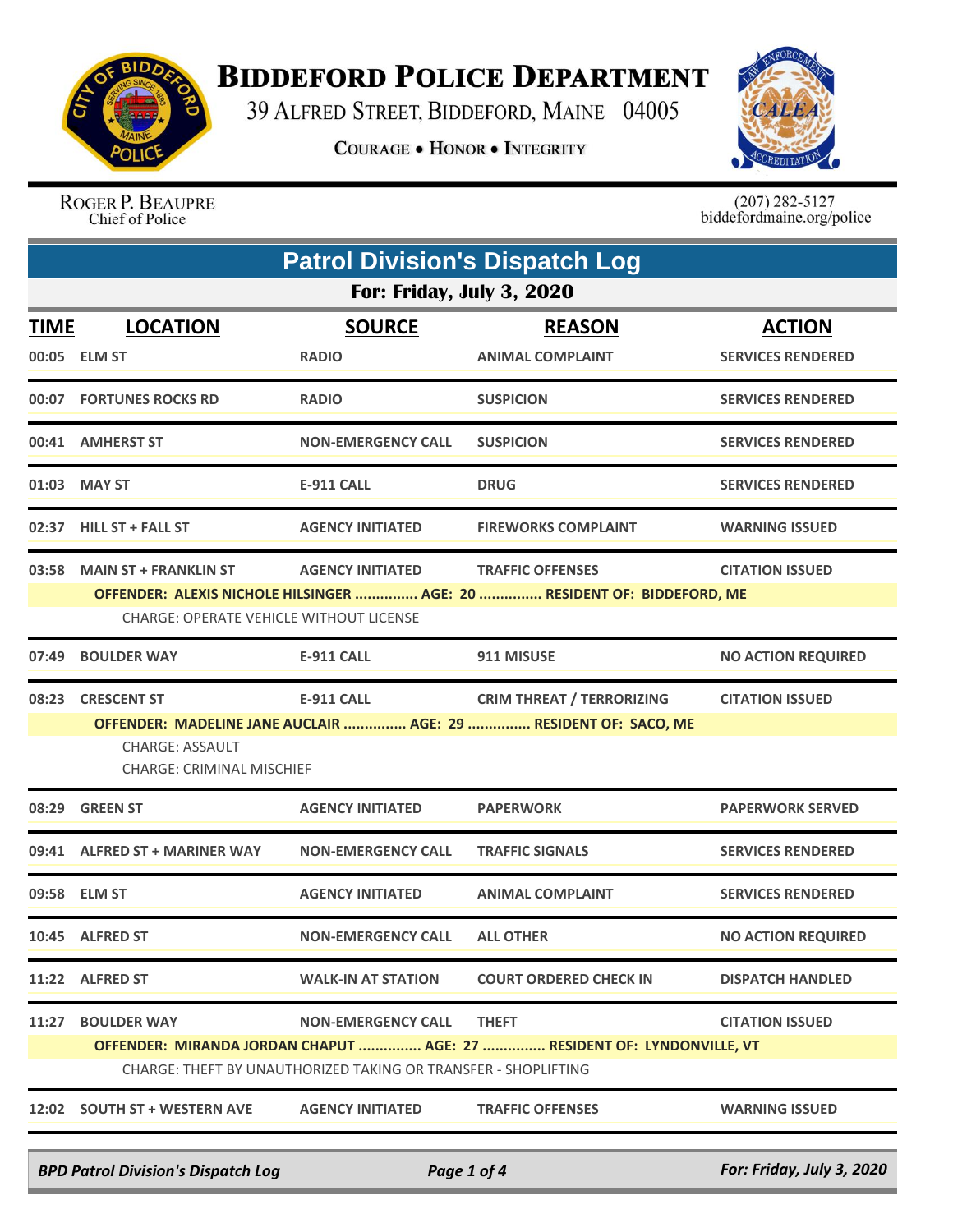| <b>TIME</b> | <b>LOCATION</b>                | <b>SOURCE</b>             | <b>REASON</b>                 | <b>ACTION</b>                |
|-------------|--------------------------------|---------------------------|-------------------------------|------------------------------|
|             | 12:07 SOUTH ST + BRIARWOOD DR  | <b>AGENCY INITIATED</b>   | <b>TRAFFIC OFFENSES</b>       | <b>WARNING ISSUED</b>        |
|             | 12:09 CRESCENT ST              | <b>WALK-IN AT STATION</b> | <b>HARASSMENT</b>             | <b>UNFOUNDED</b>             |
|             | 12:18 SOUTH ST                 | <b>AGENCY INITIATED</b>   | <b>TRAFFIC OFFENSES</b>       | <b>VSAC ISSUED</b>           |
|             | 12:31 SOUTH ST + HIGHLAND ST   | <b>AGENCY INITIATED</b>   | <b>TRAFFIC OFFENSES</b>       | <b>WARNING ISSUED</b>        |
|             | 12:39 SOUTH ST + VILLAGE LN    | <b>AGENCY INITIATED</b>   | <b>TRAFFIC OFFENSES</b>       | <b>WARNING ISSUED</b>        |
|             | 12:45 SOUTH ST + HIGHLAND ST   | <b>AGENCY INITIATED</b>   | <b>TRAFFIC OFFENSES</b>       | <b>VSAC ISSUED</b>           |
|             | 13:02 SOUTH ST + WESTMORE AVE  | <b>AGENCY INITIATED</b>   | <b>TRAFFIC OFFENSES</b>       | <b>WARNING ISSUED</b>        |
|             | 13:07 ELM ST                   | <b>NON-EMERGENCY CALL</b> | <b>CHECK WELFARE</b>          | <b>SERVICES RENDERED</b>     |
|             | 13:10 SOUTH ST + MAY ST        | <b>AGENCY INITIATED</b>   | <b>TRAFFIC OFFENSES</b>       | <b>WARNING ISSUED</b>        |
| 13:17       | <b>MAY ST + SOUTH ST</b>       | <b>AGENCY INITIATED</b>   | <b>TRAFFIC OFFENSES</b>       | <b>WARNING ISSUED</b>        |
|             | $13:22$ WEST ST + ELM ST       | <b>WALK-IN AT STATION</b> | <b>SUSPICION</b>              | <b>NEGATIVE CONTACT</b>      |
| 13:27       | <b>SOUTH ST + MCKENNEY DR</b>  | <b>AGENCY INITIATED</b>   | <b>TRAFFIC OFFENSES</b>       | <b>WARNING ISSUED</b>        |
|             | <b>13:30 WINTER GARDEN</b>     | <b>WALK-IN AT STATION</b> | <b>PARKING COMPLAINT</b>      | <b>PARKING TICKET ISSUED</b> |
| 13:34       | <b>DEARBORN AVE + SOUTH ST</b> | <b>AGENCY INITIATED</b>   | <b>TRAFFIC OFFENSES</b>       | <b>WARNING ISSUED</b>        |
|             | 13:43 SOUTH ST + MAPLEWOOD AVE | <b>AGENCY INITIATED</b>   | <b>TRAFFIC OFFENSES</b>       | <b>VSAC ISSUED</b>           |
|             | 14:02 POOL ST + HIDDEN FARM RD | <b>AGENCY INITIATED</b>   | <b>TRAFFIC OFFENSES</b>       | <b>WARNING ISSUED</b>        |
|             | 14:09 POOL ST + DECARY RD      | <b>AGENCY INITIATED</b>   | <b>TRAFFIC OFFENSES</b>       | <b>VSAC ISSUED</b>           |
|             | <b>14:10 PIKE ST</b>           | E-911 CALL                | 911 MISUSE                    | <b>NO ACTION REQUIRED</b>    |
|             | 14:18 POOL ST + DECARY RD      | <b>AGENCY INITIATED</b>   | <b>TRAFFIC OFFENSES</b>       | <b>VSAC ISSUED</b>           |
|             | <b>14:23 MAIN ST</b>           | <b>NON-EMERGENCY CALL</b> | <b>SUSPICION</b>              | <b>NO ACTION REQUIRED</b>    |
|             | 14:28 FOSS ST                  | E-911 CALL                | <b>DOMESTIC COMPLAINTS</b>    | <b>REPORT TAKEN</b>          |
|             | 14:28 PIERSONS LN              | <b>NON-EMERGENCY CALL</b> | <b>CODES ENFORCEMENT</b>      | <b>SERVICES RENDERED</b>     |
|             | 14:39 ALFRED ST                | <b>NON-EMERGENCY CALL</b> | <b>COURT ORDERED CHECK IN</b> | <b>SERVICES RENDERED</b>     |
|             | 14:42 POOL ST                  | <b>AGENCY INITIATED</b>   | <b>TRAFFIC OFFENSES</b>       | <b>VSAC ISSUED</b>           |
|             | 14:56 ALFRED ST                | <b>WALK-IN AT STATION</b> | <b>PAPERWORK</b>              | <b>PAPERWORK SERVED</b>      |

*BPD Patrol Division's Dispatch Log Page 2 of 4 For: Friday, July 3, 2020*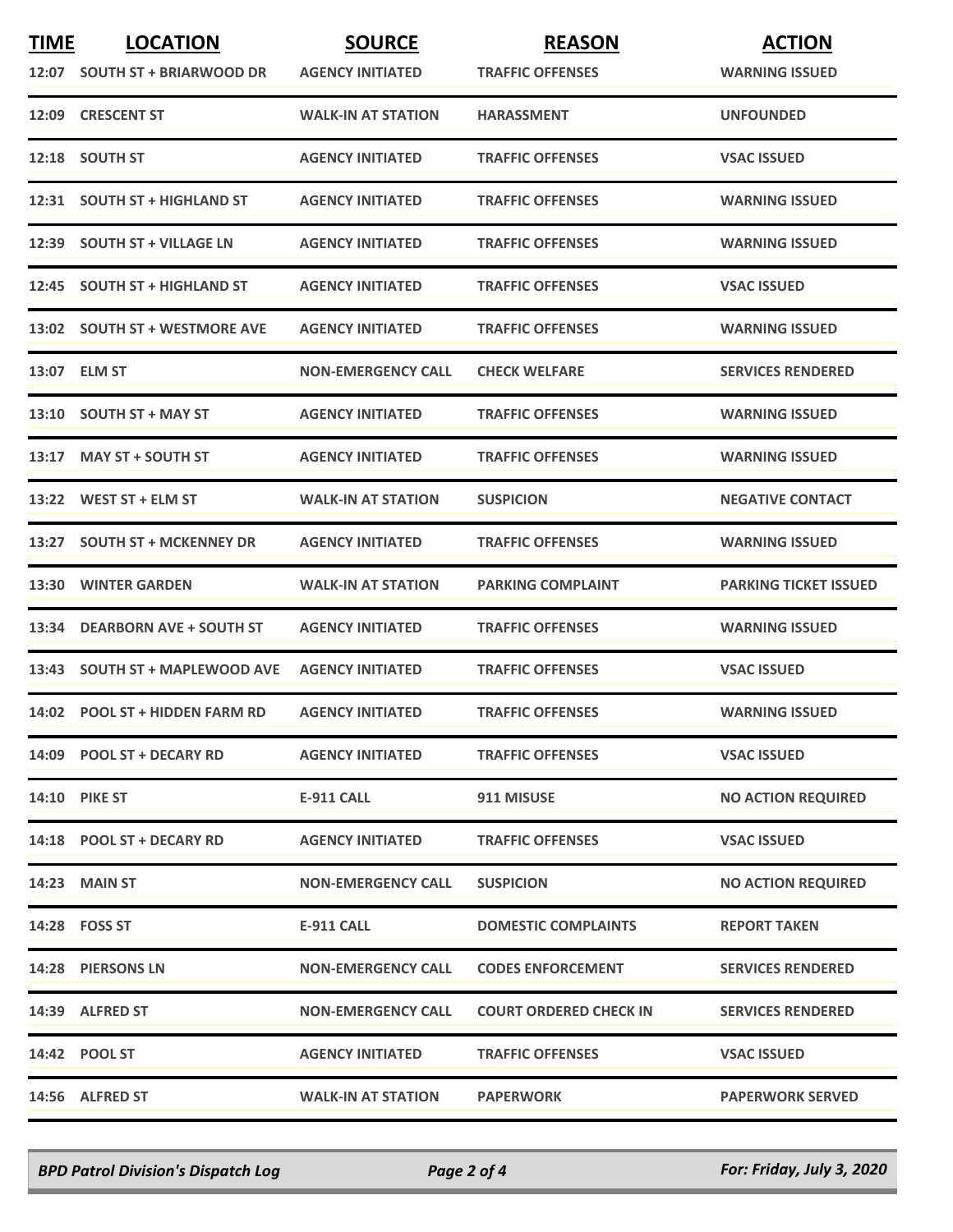| <b>TIME</b> | <b>LOCATION</b><br>14:57 POOL ST + MEETINGHOUSE RD                 | <b>SOURCE</b><br><b>AGENCY INITIATED</b> | <b>REASON</b><br><b>TRAFFIC OFFENSES</b>                                                           | <b>ACTION</b><br><b>WARNING ISSUED</b> |
|-------------|--------------------------------------------------------------------|------------------------------------------|----------------------------------------------------------------------------------------------------|----------------------------------------|
|             | 15:00 POOL ST                                                      | <b>NON-EMERGENCY CALL</b>                | <b>CIVIL COMPLAINT</b>                                                                             | <b>CIVIL COMPLAINT</b>                 |
|             | 15:02 MARBLEHEAD LN                                                | <b>AGENCY INITIATED</b>                  | <b>RIVER PATROL OFFENSES</b>                                                                       | <b>WARNING ISSUED</b>                  |
|             | 15:07 POOL ST + PARENT AVE                                         | <b>AGENCY INITIATED</b>                  | <b>TRAFFIC OFFENSES</b>                                                                            | <b>WARNING ISSUED</b>                  |
|             | 15:20 HILL ST                                                      | <b>AGENCY INITIATED</b>                  | <b>TRAFFIC OFFENSES</b>                                                                            | <b>WARNING ISSUED</b>                  |
|             | <b>15:29 FRANKLIN ST</b><br>CHARGE: VIOLATING CONDITION OF RELEASE | <b>E-911 CALL</b>                        | <b>VIOL OF BAIL CONDITIONS</b><br>OFFENDER: JOHN JOSEPH DODGE  AGE: 64  RESIDENT OF: BIDDEFORD, ME | <b>ARREST(S) MADE</b>                  |
|             | <b>15:30 HILL ST</b>                                               | <b>AGENCY INITIATED</b>                  | <b>TRAFFIC OFFENSES</b>                                                                            | <b>WARNING ISSUED</b>                  |
|             | 15:31 GUINEA RD                                                    | <b>NON-EMERGENCY CALL</b>                | <b>ANIMAL COMPLAINT</b>                                                                            | <b>SERVICES RENDERED</b>               |
|             | 15:39 HILL ST + PENNY AVE                                          | <b>AGENCY INITIATED</b>                  | <b>TRAFFIC OFFENSES</b>                                                                            | <b>VSAC ISSUED</b>                     |
|             | 15:48 MITCHELL LN                                                  | E-911 CALL                               | <b>DOMESTIC COMPLAINTS</b>                                                                         | <b>REPORT TAKEN</b>                    |
|             | 15:53 MAIN ST                                                      | E-911 CALL                               | <b>ANIMAL COMPLAINT</b>                                                                            | <b>REFERRED OTHER AGENCY</b>           |
|             | 16:38 ELM ST                                                       | <b>E-911 CALL</b>                        | <b>CHECK WELFARE</b>                                                                               | <b>SERVICES RENDERED</b>               |
|             | 17:01 BOULDER WAY                                                  | <b>NON-EMERGENCY CALL</b>                | <b>SHOPLIFTING</b>                                                                                 | <b>REPORT TAKEN</b>                    |
|             | 17:10 ANDREWS RD                                                   | E-911 CALL                               | 911 MISUSE                                                                                         | <b>DISPATCH HANDLED</b>                |
|             | 17:22 BOULDER WAY                                                  | <b>AGENCY INITIATED</b>                  | <b>DISTURBANCE / NOISE</b>                                                                         | <b>SERVICES RENDERED</b>               |
|             | 17:35 HILL ST                                                      | <b>NON-EMERGENCY CALL</b>                | <b>DOMESTIC COMPLAINTS</b>                                                                         | <b>REPORT TAKEN</b>                    |
|             | 17:45 DIAMOND ST                                                   | <b>AGENCY INITIATED</b>                  | <b>CODES ENFORCEMENT</b>                                                                           | <b>SERVICES RENDERED</b>               |
|             | 17:53 MAPLE ST                                                     | <b>NON-EMERGENCY CALL</b>                | <b>CRIMINAL MISCHIEF</b>                                                                           | <b>REPORT TAKEN</b>                    |
|             | 18:02 AMHERST ST                                                   | <b>NON-EMERGENCY CALL</b>                | <b>THEFT</b>                                                                                       | <b>REPORT TAKEN</b>                    |
|             | <b>18:43 GRANITE POINT RD</b>                                      | <b>NON-EMERGENCY CALL</b>                | <b>SUSPICION</b>                                                                                   | <b>SERVICES RENDERED</b>               |
|             | 18:47 WASHINGTON ST                                                | <b>NON-EMERGENCY CALL</b>                | <b>CHECK WELFARE</b>                                                                               | <b>SERVICES RENDERED</b>               |
|             | 19:20 PEARL ST                                                     | <b>E-911 CALL</b>                        | 911 MISUSE                                                                                         | <b>NO ACTION REQUIRED</b>              |
|             | 19:37 FORTUNES ROCKS RD                                            | <b>E-911 CALL</b>                        | <b>WATER EMERGENCY (OCEAN)</b>                                                                     | <b>SERVICES RENDERED</b>               |
|             | 19:53 GEORGE ST                                                    | <b>NON-EMERGENCY CALL</b>                | <b>ANIMAL COMPLAINT</b>                                                                            | <b>SERVICES RENDERED</b>               |

*BPD Patrol Division's Dispatch Log Page 3 of 4 For: Friday, July 3, 2020*